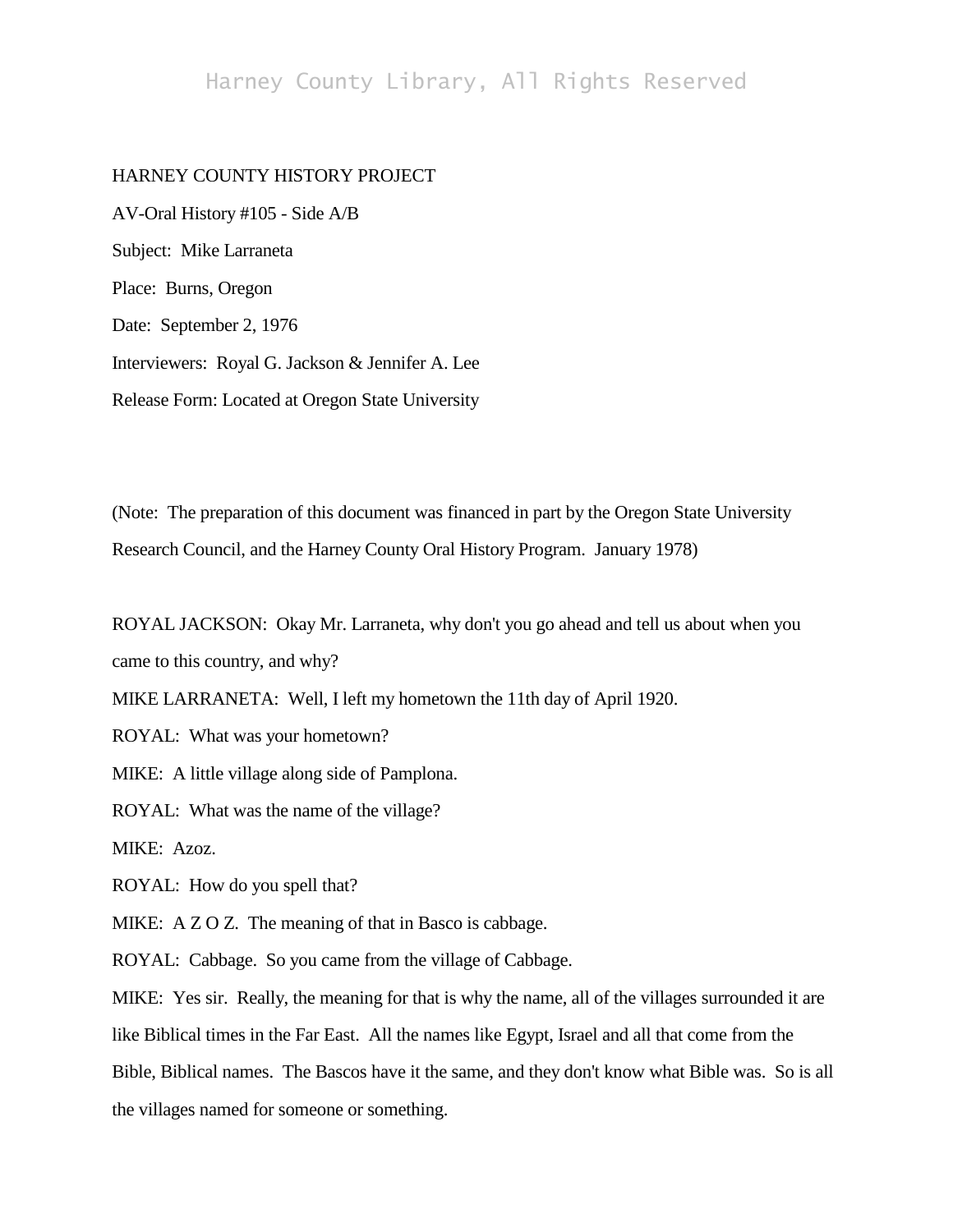JENNIFER LEE: Why did you come to the United States?

MIKE: I couldn't answer that because I didn't know myself. I just wanted to go someplace, and I just came here.

ROYAL: How old were you then?

MIKE: I was 22.

ROYAL: And you just decided one day you'd come to the United States?

MIKE: Yes, that's right.

JENNIFER: What were you doing there?

MIKE: See, friends of mine they come over.

ROYAL: You had Basco friends?

MIKE: They were come over here, yes.

ROYAL: Where were they living?

MIKE: Well, they were around Denio. They were out in the sheep.

ROYAL: In Denio?

MIKE: Around Denio, yes. They were in the sheep, but I never seen them for years after I come

here. They come and I asked one of them now when you get over there write to me and see what

it's like. But he talked to some others. He knew me as just a little kid, and by gosh he wrote to me to come.

ROYAL: He was also from your village?

MIKE: Yeah, from Azoz.

ROYAL: Little Cabbage?

MIKE: Yes.

JENNIFER: What did you do in your village? You didn't herd sheep? Did you farm? Or something?

MIKE: No, I went to a ranch, to work on a ranch.

JENNIFER: I see.

MIKE: What I did was when I left 11th day of April, and I got in Winnemucca, Nevada where I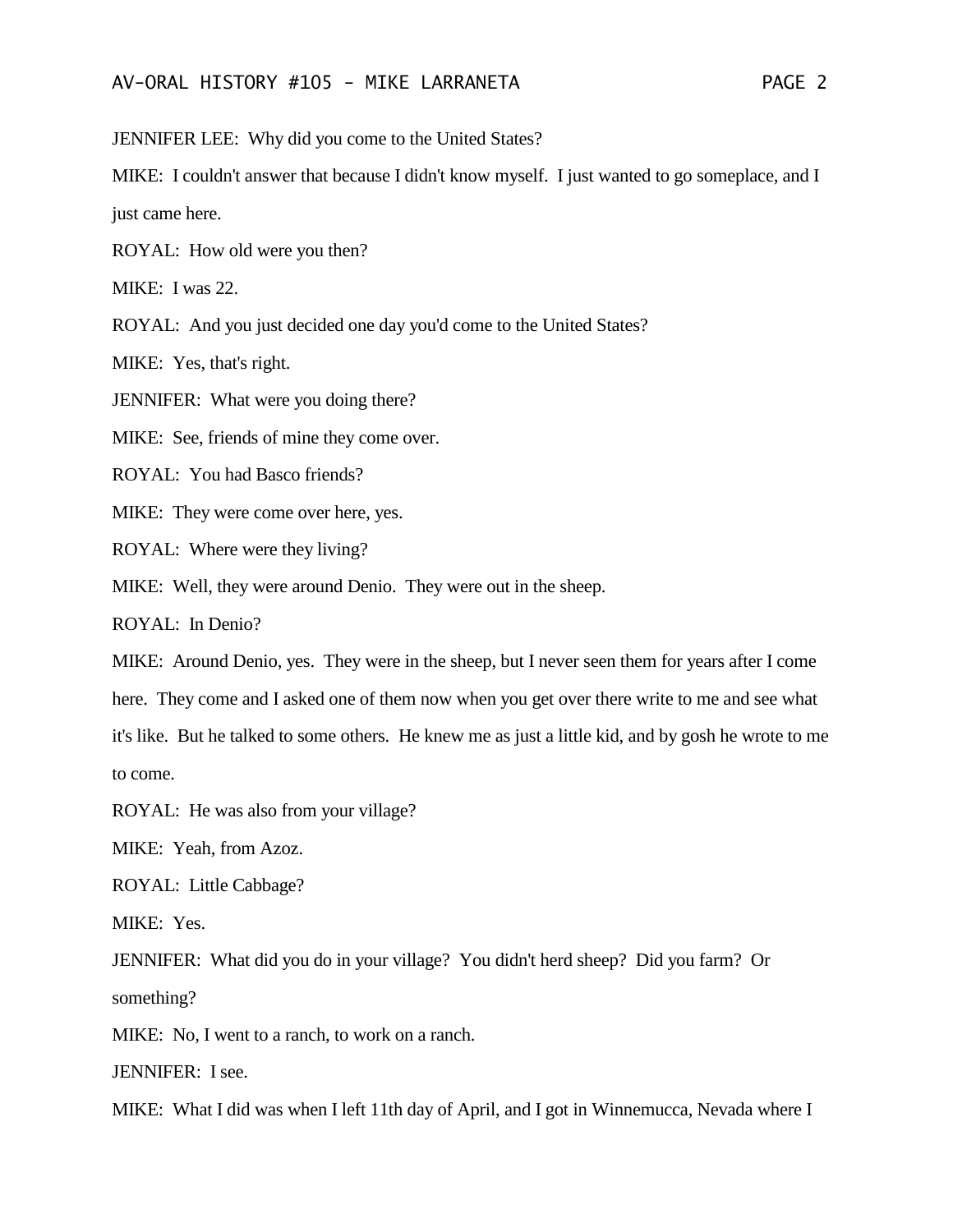was coming, 11th day of May. It only took 30 days to make the trip. Isn't like now you can do it in 24 hours.

ROYAL: Where did you come in, to New York?

MIKE: Yes. I come from the Spain to LaHaure, France, from LaHaure got on a ship and went to New York. It was 14 days on the ship on the water. Then, I don't know how long I was in immigration building. I wasn't feeling good. I didn't get sick on the ship, but if I would have stayed another day I would have got sick, I believe so. I stayed there in that house, big place, about a week. And then I got on a train, and all alone I come to Winnemucca, Nevada.

ROYAL: Did you speak any English?

MIKE: No.

ROYAL: How did you know then how to get on a train, or how to do anything?

MIKE: Well, I tell you, when I got on the train, I know one thing the Conductor is the same in Spanish as it is in English. It rides the same and the name is the same, I knew that. So, the first thing was in Buffalo, New York was a stopover there. I want to eat something. There was a restaurant in this coach, train, you know, stopover there for 7 hours. So the Conductor come along and show me, and watch, what will go again. We was stopped here for 7 hours, so there was a restaurant, and he mentioned to me, says go over there to eat. Restaurant is the same in Spanish. ROYAL: Restarante and restaurant are very close.

MIKE: They are the same, so I knew. Well, here I go, and of course they see many others just like me before, and they know what I was up against. Person who work in restaurant he grab me says come here into the kitchen, and show me what they have to eat, so I pointed what I want and I eat.

ROYAL: They were very nice to you then?

MIKE: Oh, they were very, very good.

JENNIFER: How long did you stay over in New York?

MIKE: In New York, well I didn't see anything in New York, you know. In this place where all the immigrants, when we got off the boat, then where we got through, but I wasn't feeling good, so they notice that and they keep me there for I guess probably 6, 8 days.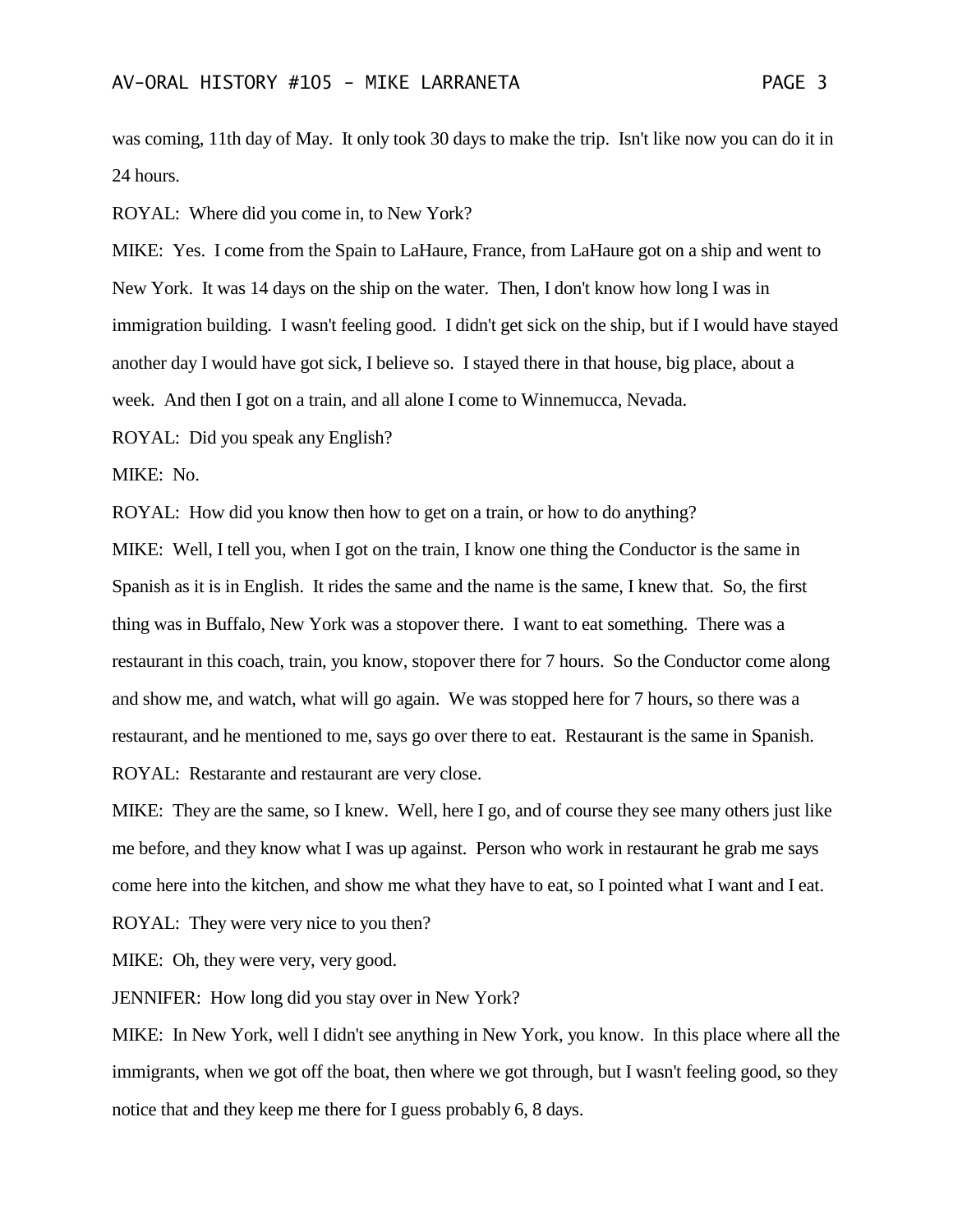#### AV-ORAL HISTORY #105 - MIKE LARRANETA PAGE 4

ROYAL: Did you see any Basques there? Did any come to meet you?

MIKE: No, no one.

ROYAL: There was no travel agent?

MIKE: Oh, in New York, oh well yes, I was gong to say, Valentin Aguirre. He's the one that come I guess, they call him from the place because I can talk, the only thing I can talk.

ROYAL: Did Aguirre come himself, come to the train, or did he send his agents?

MIKE: Yes, they call him, and he come to the immigration office or house, whatever, and then he told me if I was in shape to go on, on the train, because I did have a ticket. I bought a ticket in Spain clear on to Winnemucca.

ROYAL: You could buy a ticket in Spain clear to Winnemucca?

MIKE: Yes. Well, I didn't buy the ticket over there, you know, but when I was in New York they gave me the ticket there. It was already paid for. And he asked me if I was in shape to go on. I said that even if they have to throw me on the train, get me out of here.

JENNIFER: How much did it cost to come from Spain to America on the boat?

MIKE: It cost me \$400 then.

ROYAL: It was a lot of money then?

MIKE: Yes. It was a lot of money then, oh wow. These agents, they can see a sucker, and they really get you.

ROYAL: You think the agent charged you too much?

MIKE: No question about it.

ROYAL: Was this Aguirre that did that?

MIKE: No. He didn't have nothing to do with that. The agents over there in Spain, in Pamplona. That's where I pay all the money, there.

ROYAL: So, Aguirre came to meet you and put you in a Basque Hotel for a few days?

MIKE: No. I was there in this immigration building. He come to see me there and asked me if I was able to go on. So, I say yes. So, I got on a train and we stop in Buffalo, New York. I was hungry and I ate breakfast there in Buffalo, New York.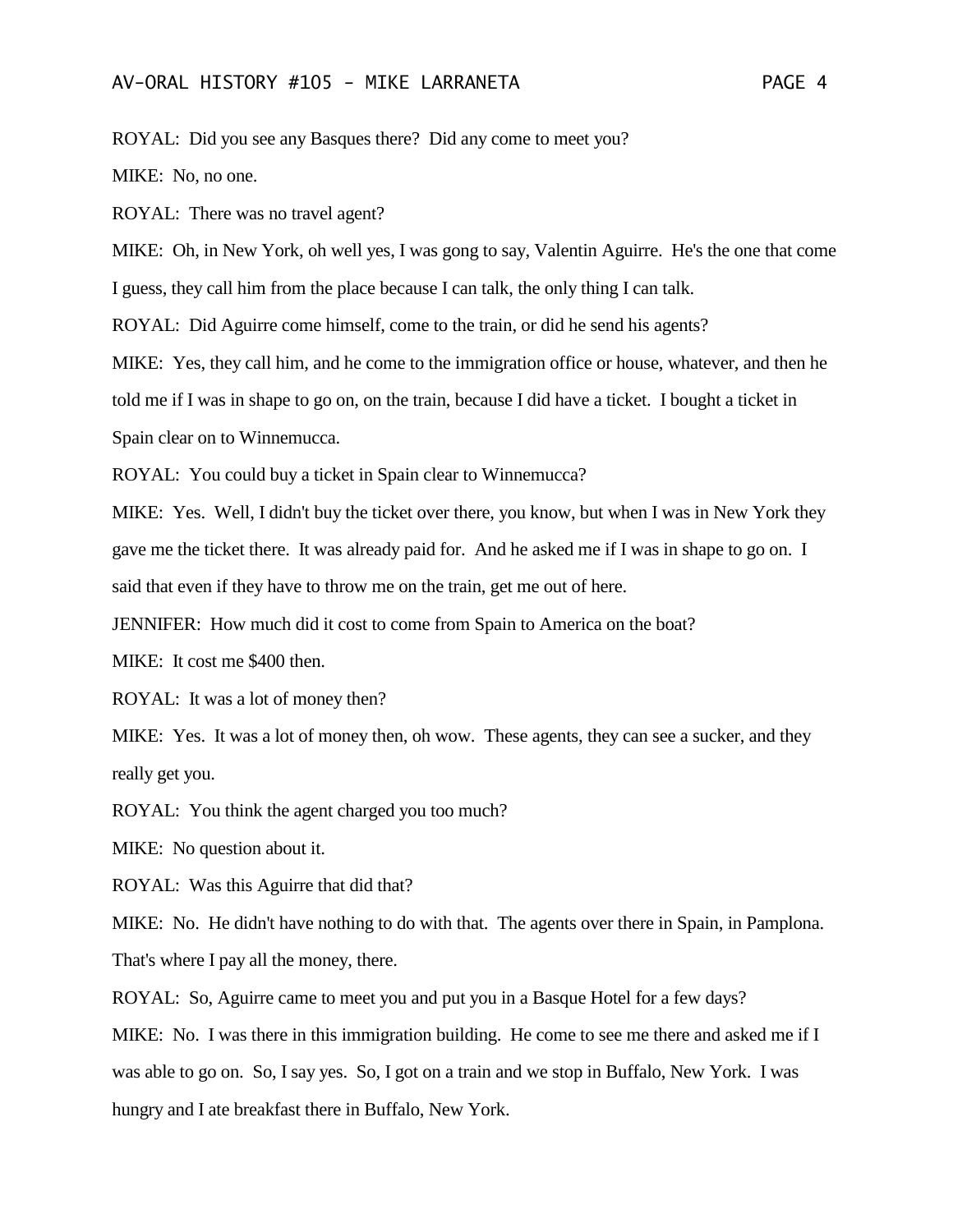### AV-ORAL HISTORY #105 - MIKE LARRANETA PAGE 5

ROYAL: How many days did it take by train from New York to Winnemucca?

MIKE: I think it was either 5 days and 4 nights, or 5 nights --- or either. I couldn't say for sure.

ROYAL: The train rolled day and night and you just slept on the train?

MIKE: Oh yes, we never stop. From then on when the train stopped passengers came on. We transferred trains in Chicago. They take us from one end of Chicago to the other.

JENNIFER: What were your impressions, especially when you arrived in New York? What did you think of New York and the United States?

MIKE: Well, all I could see was from a distance. I saw big buildings.

JENNIFER: Did you like it, or was it different from Spain?

MIKE: Oh, a lot of difference, well yes. But I didn't go to New York itself, you know, from this immigration building, into train. I wanted to go to New York, but they wouldn't let you. Wouldn't be a safe place for you to be in New York. Too many things to happen. Besides I don't know how to talk the language. I never ever hear the English language till I got to New York. I don't know how to say "yes", or of course "no" is the same in Spanish, otherwise I wouldn't know either.

ROYAL: How was the trip on the train? Was it pleasant?

MIKE: Oh, on the train, it was good.

ROYAL: Seeing the American countryside, was that exciting to you?

MIKE: Yes, it really was good. Everything on the train. The Conductor really look after a person. Well, we got in Chicago, we changed depots from one into the other. So, they come here. I believe there were little cars, or horses then. And then there was a restaurant on the depot in Chicago and so I had ham and eggs. I remember that. It was really good. I was hungry. And then this guy, the Conductor or somebody had so much time wait there, and there was a grocery store there. He pointed to me to get some stuff and put it in a sack. So, I got oranges and fruits. So, I got all the fruits I can get.

ROYAL: And took them on the train?

MIKE: Yeah, on the train. That's what I had to eat all the way through on the train, just the fruit that I got there. We never stopped anyplace else, so that's all I could eat.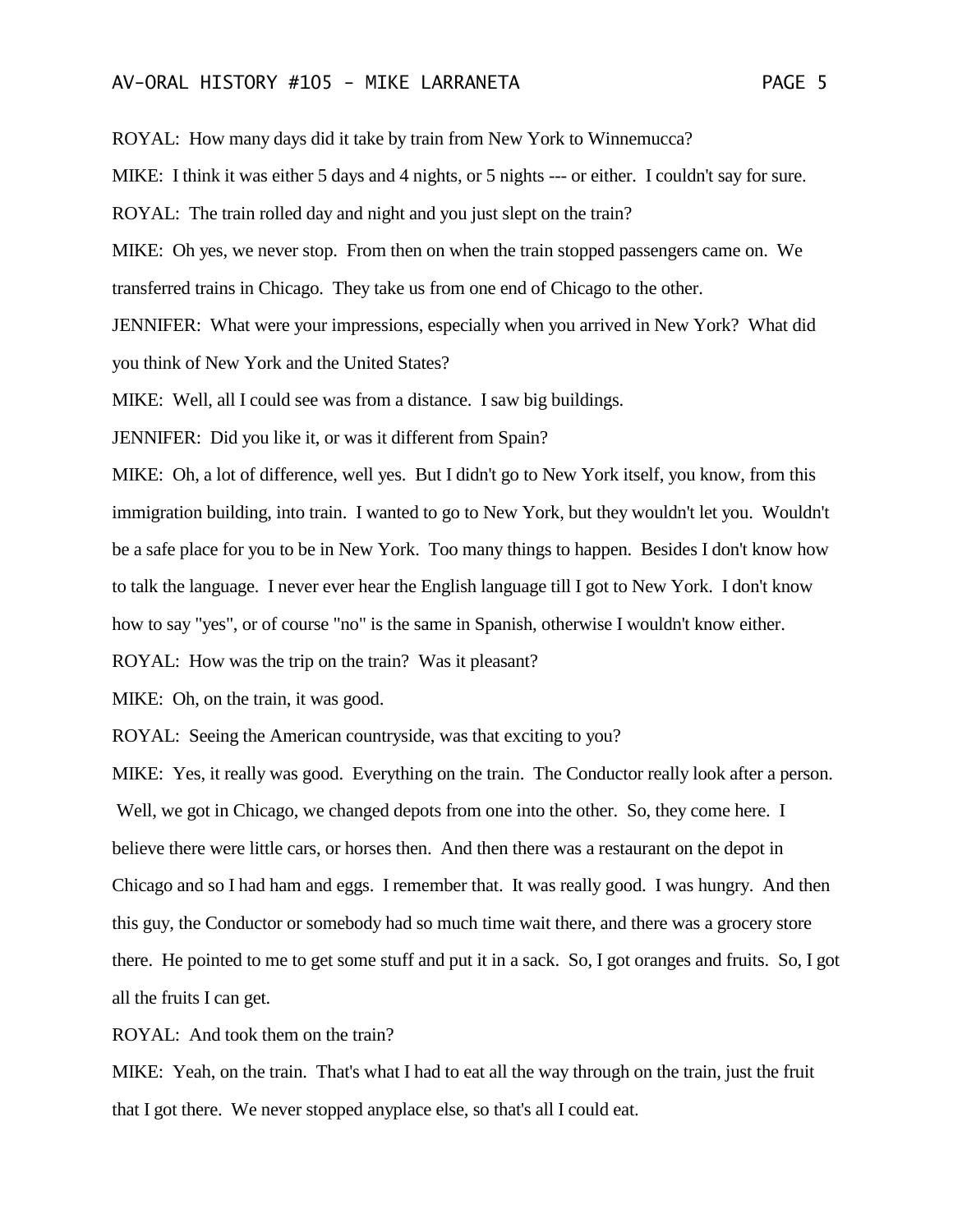#### AV-ORAL HISTORY #105 - MIKE LARRANETA PAGE 6

ROYAL: When did you get to Winnemucca? How many days after you left?

MIKE: Well, I'm not sure, but I think it was 5 nights and 4 days, or vice-versa. One of the two.

ROYAL: Was there someone there to meet you?

MIKE: In Winnemucca? No, I didn't know anyone in Winnemucca. Everybody was a stranger to me. The guy that I know was in the Steens Mountain herding sheep, probably.

ROYAL: That was the only man in America that you knew?

MIKE: That was the only, really.

ROYAL: He was out with the sheep?

MIKE: Yes.

ROYAL: What did you do in Winnemucca when you arrived?

MIKE: Well, I went to the Winnemucca Hotel; it was a Basco Hotel. So, happened, I was the only one at that time, otherwise there was half a dozen who would come.

ROYAL: You mean usually there would be a half a dozen Bascos coming in?

MIKE: Yes, they would have come. I got sick so that's why I happen to be all-alone on the train.

And I was almost all alone on the ship coming across, there was 2 or 3 men who had been here

before and they went to visit and coming back. But then anyway got at the Winnemucca Hotel, and I ask for mail.

ROYAL: There was a Basco Hotel owned by a Basco?

MIKE: Well, they talk Spanish too, they talk English too. They have too.

ROYAL: You remember the name of the hotel?

MIKE: Winnemucca Hotel.

ROYAL: Who was the proprietor, do you remember that?

MIKE: The proprietor was Genaro Esparza.

ROYAL: And he was a Basco?

MIKE: Yes. He talk English, Basco, Spanish, he talk everything.

ROYAL: I bet you were happy to see come countrymen, weren't you?

MIKE: Yes, I was.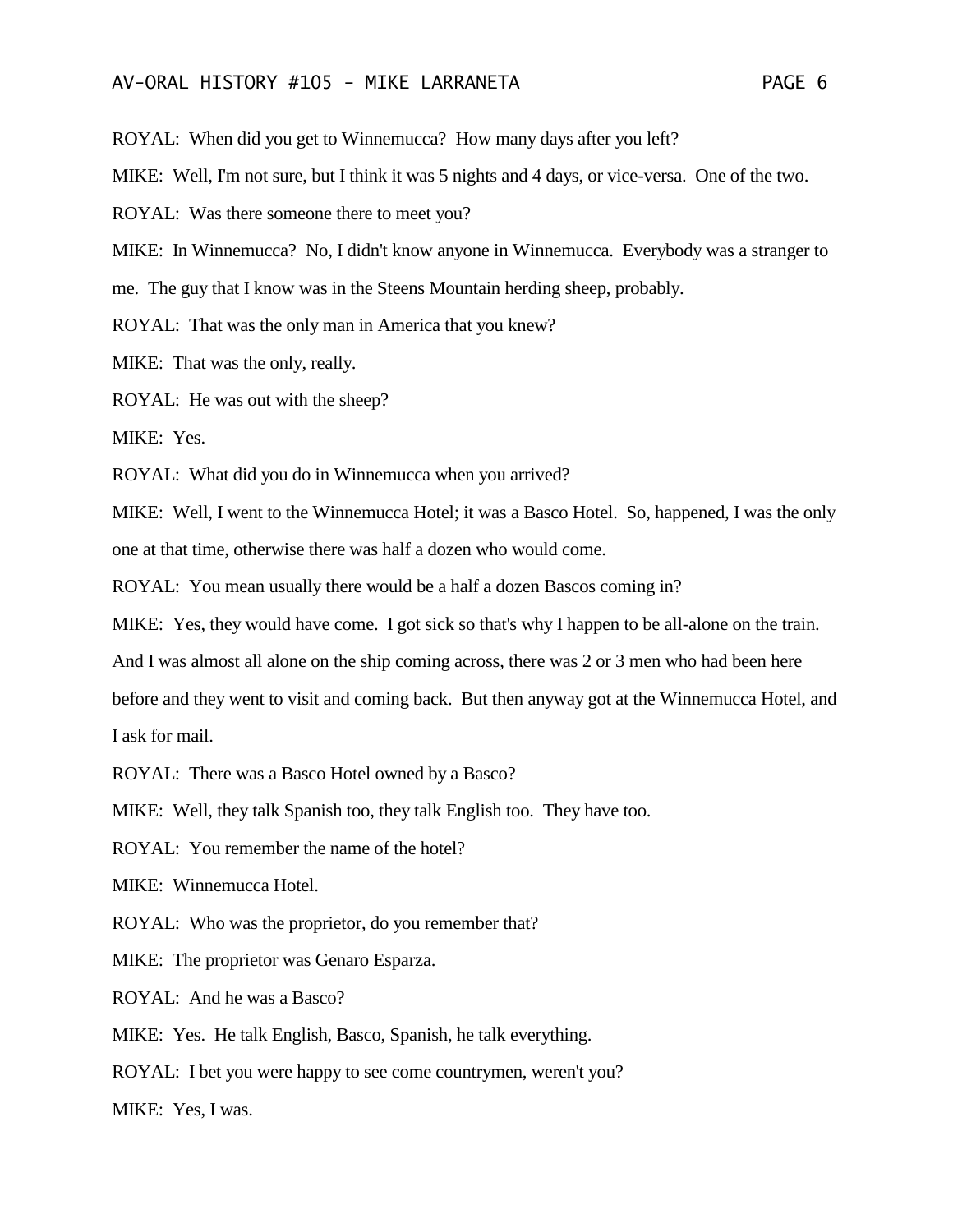ROYAL: How long did you stay in the hotel?

MIKE: I stayed until 29th day of June. Well, I done some work around, you know, around Winnemucca.

ROYAL: You got a job, you mean?

MIKE: Yes, my trade had been a carpenter.

JENNIFER: That's what you did in Spain?

MIKE: Yes.

ROYAL: You were a carpenter before you came?

MIKE: Yes.

JENNIFER: Is that what your parents were too?

MIKE: Yeah. So, in Winnemucca, I start but I could not understand English. The guy in Winnemucca hired me right away. I couldn't understand him and he couldn't understand me. I worked there most of the time.

ROYAL: About how long were you at Winnemucca?

MIKE: A little over a month. I come the 11th, and I left Winnemucca the 29th day of June, to go to the Paradise Valley.

ROYAL: Paradise Valley, what state is that in?

MIKE: Paradise Valley is about 40 miles northeast of Winnemucca.

ROYAL: In Nevada?

MIKE: Yes. And then I work in haying there for an Italian man. I work there until about this time of the year, I think it was. And of course, the owner knew that I should learn English. He told me, "You wanna go to a ranch so you can hear nothing else but English?" I said, "I will go, but how in the world can I learn, and how can I do anything? I don't understand anything."

JENNIFER: This rancher knew Spanish then?

MIKE: Yes, he talk mostly Italian, over there we all speak Spanish. And so, he found me this place. It was a ranch the name was Freddie Harbers and General Harbers, two brothers. So, they hired me. I was there for two years in the ranch. It was really hard for 3 or 4 months. I was willing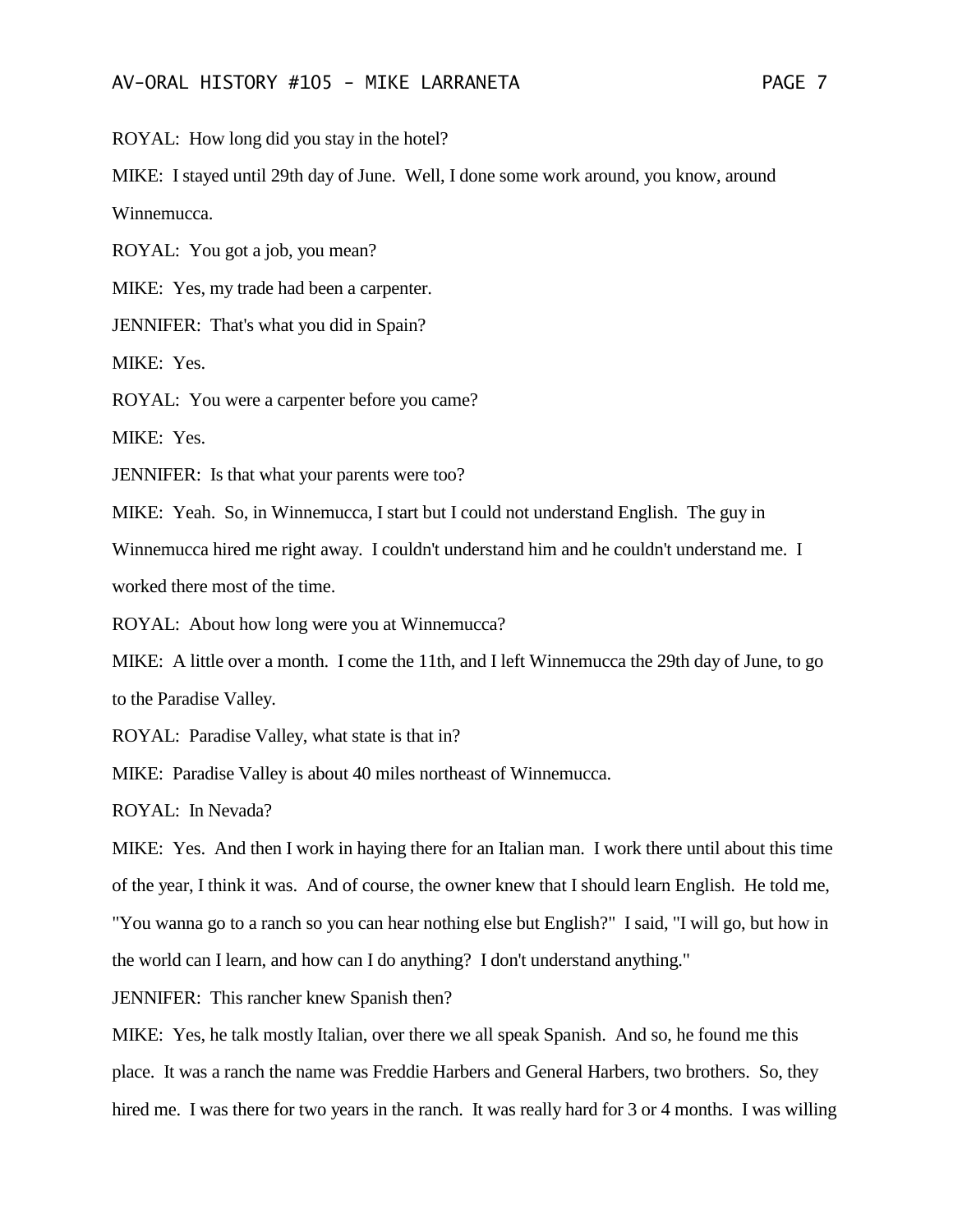to work hard and no fooling about that. And then gradually, I started to pick up little English. And then I have a dictionary and I would read it many nights, reading it.

So, then it was election year and there was this candidate, well they come everywhere. You almost have to walk the places and they have meetings. And this Harbers would take me to every meeting, and I like that and I did understand what they said that I could not say.

ROYAL: You like the political meetings?

MIKE: Yes. I can really understand because they really talk plain, and you know Spanish, lot of the English is the same as the Spanish. Only the pronunciation is different. So that way, I could get a lot of the stuff, and I liked it. So anyway, I was there the length of two years. Then I was all right and I could go places. So, I did.

ROYAL: Then you had enough English to travel and had some skills?

MIKE: Oh yes. I could talk good English as well as I can talk today.

ROYAL: Where did you go from there then?

MIKE: From there I went, it was about 30 miles from Paradise Valley to north of the city where they discovered a gold mine. They were building a mill there. So, I wanted to work as a carpenter somehow. So, I went there. It was the 30th day of June when I got over there and there was snow and I'm telling you, it snowed a lot. It was about 10,000 feet the altitude over there. I stay there through the winter, the spring till about the last part of August or first of September. Then I went to Winnemucca.

JENNIFER: What year was this now?

MIKE: 1923, I think it was.

JENNIFER: You still hadn't met your wife yet?

MIKE: Oh no, it was a long, long ways from that. And then there was a rodeo in Winnemucca. First time I ever see a rodeo. They didn't have a rodeo grounds either. They had it in the open, and the first arena was made by cars. I meet the guy that we worked in that mine in the mountains. He ask me, "Do you wanna go to work to build another mill about 60 miles south from Winnemucca in the desert?" It was a quicksilver mine. So, I went over there and worked there. If I remember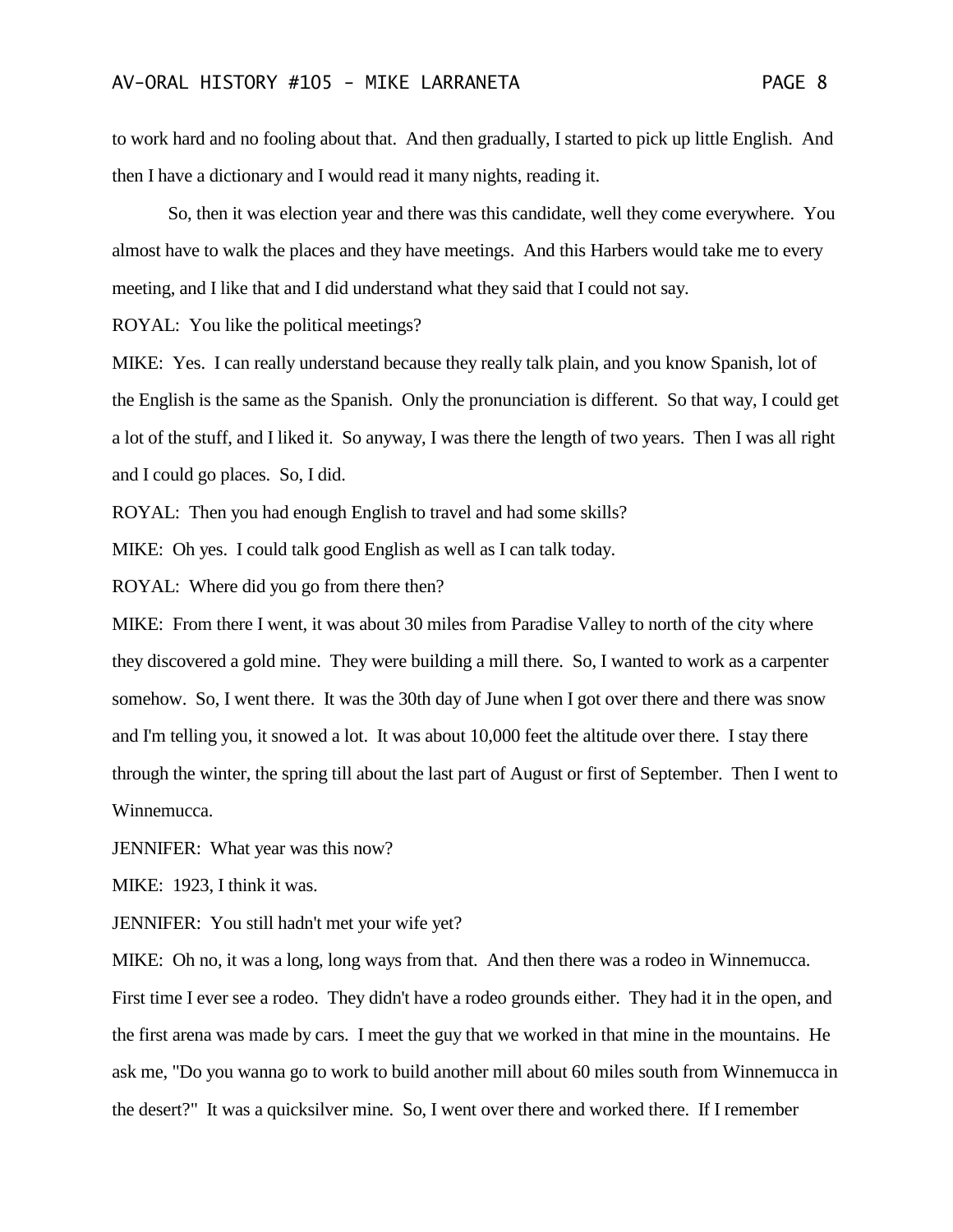right, it was in September, but I don't know the exact date till about the 18th day of December when we got through building the mill. Then we start working to get the ore out and get the quicksilver out.

JENNIFER: Did you know many other Basques at that time?

MIKE: I knew a few over there, yes. Paradise, there were quite a few Bascos around there, and in Winnemucca. I didn't know many in Winnemucca because I never was there much, you know. JENNIFER: Did you feel any prejudice? Were the Americans treating you any differently? MIKE: Well, I started with the Americans, and I rather been with them and that's the way I went on.

ROYAL: So, you didn't just stick with the Basco speaking people?

MIKE: No, hardly any.

JENNIFER: So, you were accepted?

MIKE: In my trade, and I want to keep on. Well, I have to go with, not with the Bascos, but I have to go with the Americans, those who talk English. So, I always wanted something to learn, because I learned the trade in Spain. Here you had to learn it again. It is not as hard, the difference. The difference we do here in the carpenter work. A lot is the same, but most of it is different, lots of difference.

JENNIFER: Weren't you homesick for the Basque country and the Basque ways?

MIKE: If I was with the Basque, I couldn't be a carpenter. I never herd sheep; I don't want to do that. They ask me to herd sheep. They tell me the life of the sheepherder is hard. I tell them I come here for the money like you guys did, but if I have to make it that way, I don't want any.

ROYAL: You didn't want to stay in the hills by yourself with the sheep?

MIKE: No, to me the money wasn't that good.

JENNIFER: And you didn't feel like you wanted to go back to Spain?

MIKE: No, once I came here, I was going to stay here.

ROYAL: Didn't you miss your family?

MIKE: Naturally, you miss the family, yes. You couldn't make \$400. It takes about a year to do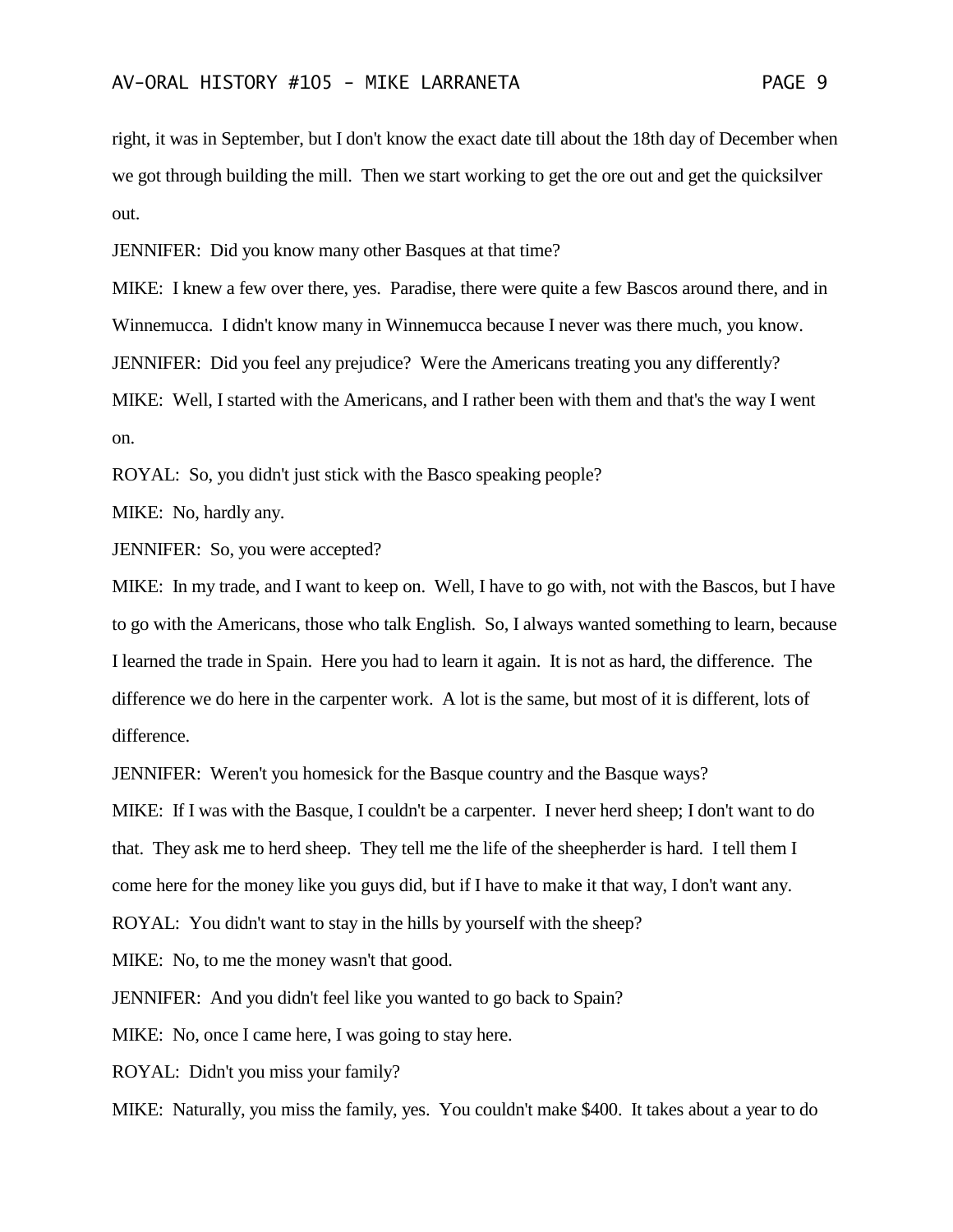that. You have to be on a sheep camp to save it. But the longer you stay here the less you care to go back.

JENNIFER: So, you didn't see your family for a while then?

MIKE: Well, I didn't see my family for 32 years.

JENNIFER: Oh my gosh.

MIKE: Yes. My life has been okay. Well, I spent a winter in Winnemucca. I wanted to spend the winter in town for once. I did. And I made pretty good money that year. If I remember right, I made about \$2,000 working. In the desert, we didn't have to spend one penny. We wash our own clothes. The only money spent was for tobacco, and the clothes you need. We do our own washing, everything. And every day was working day. No Sundays, no holidays. So, you make money those places. So, I did. I made about \$2,000 that year. So, I thought well, I would spend the winter in Winnemucca. I didn't spend a winter in Winnemucca; I spent a year in Winnemucca. I did work. I work in different places there in Winnemucca. At times, I have a friend who had a big ranch about 20 miles south of Winnemucca. And so, a big ranch had a lot of work to do. A lot of carpenter work, everything. I worked for him for a year. And I was getting big money then. I was getting \$5 a day. That was big money.

ROYAL: Plus, room and board?

MIKE: Oh yes. Plus, room and board, yes.

ROYAL: So, you were a young man and making a lot of money?

MIKE: I was.

ROYAL: Still unmarried?

MIKE: No, no. Heck, I couldn't get married. I want to see places. How can I get married and go see places? No. Then in 1926, the 19th day of March, I come to Burns, Oregon. It was Sunday. I hear about this town. The mill was going to be built. So, here I come. I didn't know anyone. My wife now, she was here. She was the first Basque woman to come to town. That was her.

ROYAL: She was the first Basque woman?

MIKE: Yeah.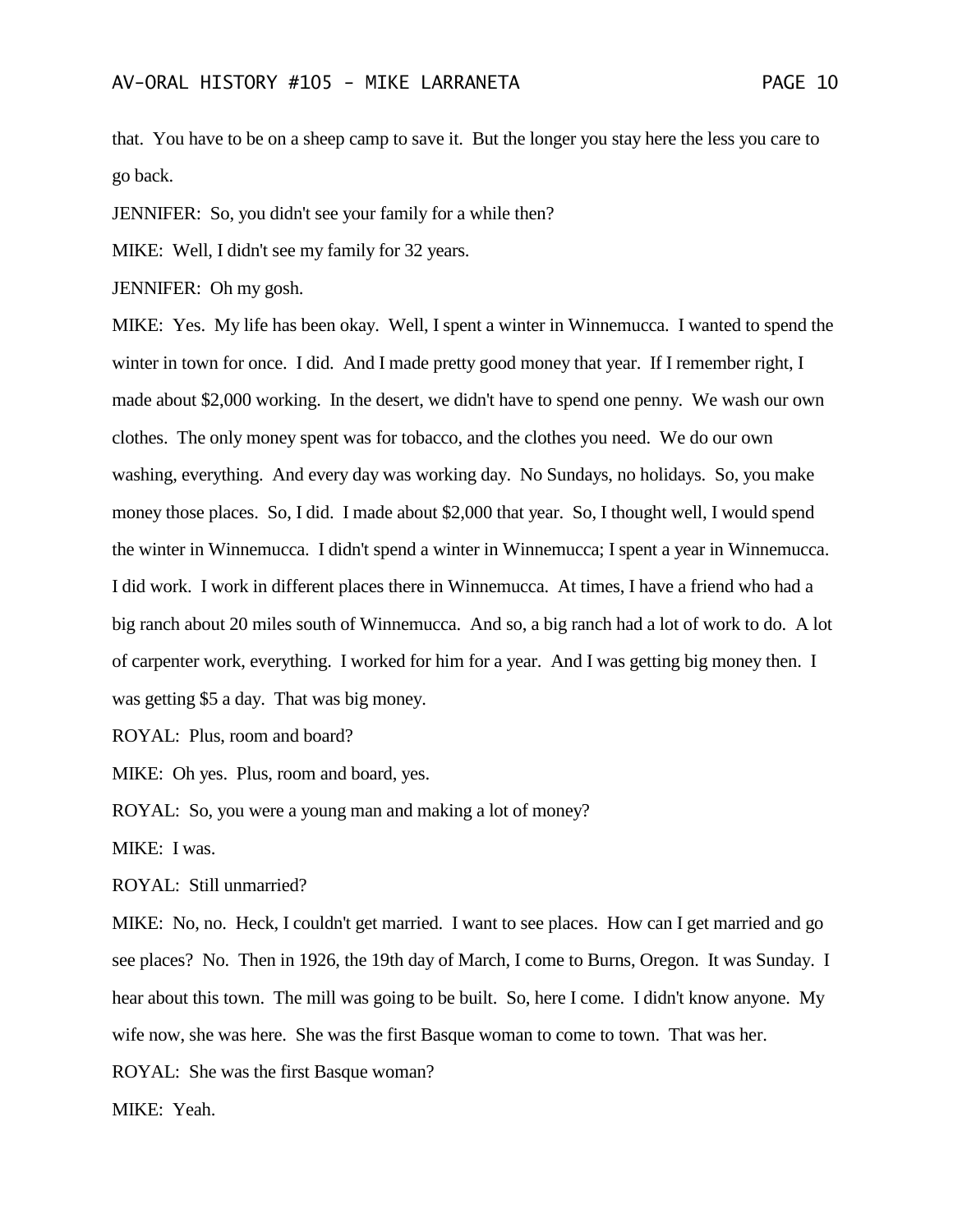JENNIFER: What was her name?

MIKE: Martina. She was the first Basque woman to ever come to this town. Of course, she was married too. ... (Side conversation with Mrs. Larraneta.) I got here the 19th day of March, Sunday. I didn't know anyone in Burns, Oregon. There was a contractor here, his name was Charlie Silbough. He came from Idaho. He had a contract to build the picture show, which is now the Times Herald office.

ROYAL: To build a picture show, that building?

MIKE: Yes, build a building for the picture show.

ROYAL: In 1926?

MIKE: In 1926. And I work in that building from start to finish. And about the Fourth of July is when we got through with that. Then we build an undertaker parlor that summer.

The 16th day of August 1926, I left Burns to go to work for the same contractor close to Pendleton, Oregon, about 10 miles southeast of Pendleton on Indian Reservation. The name was Saint Andrews Reservation. We built a school there for same contract. We start working the 16th day of August, and we got through, I believe it was in the, the last of December or first of January, I don't remember.

And then he got a contract to build schoolhouses, dormitories, and cookhouse building in Idaho. It was in another Indian Reservation. The Slick Pool Mission. Right close to a little town in Idaho. And we work then from the 1st of April till the 20th of December.

So come back to Pendleton and do some little work up at the school. And so happened you probably read about it, the first kidnap in California. Can't remember the doctor's name. Daughter of doctor, the guy that kidnapped her, anyway she was a young kid going to school, she was about 16 years old. And he wanted \$1,500 for ransom money. And he collect that money, and left for Canada. So, the day we got to Pendleton, they catch him below Pendleton in Echo. You ever hear that? The chief of police and the state police.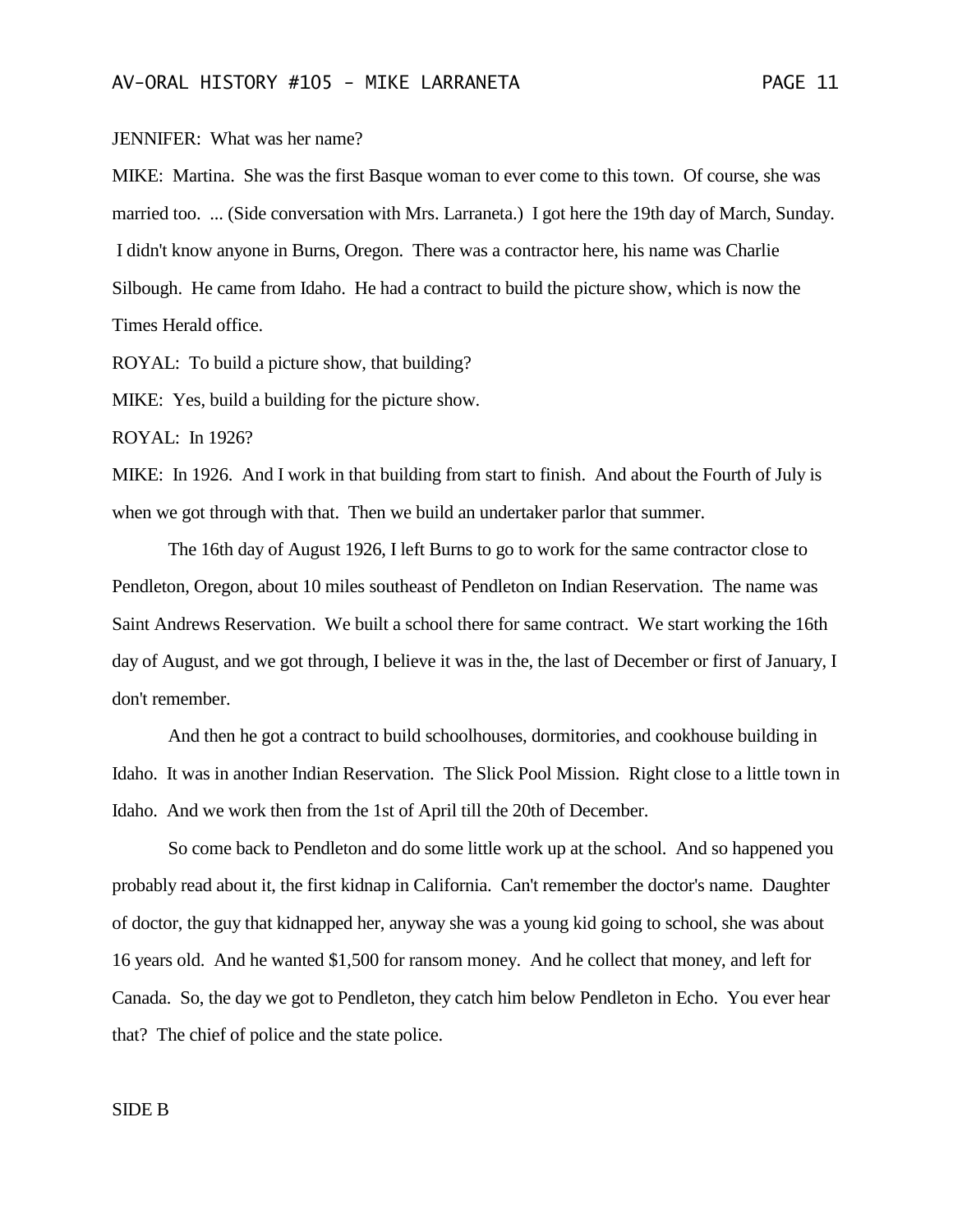MIKE: So, I left Pendleton, and I went from there and stop that night in LaGrande. First time I ever went through that road. Then form there, I went to Ontario, Oregon. I stay there over a day, and I left. Then I went as far as Twin Falls, Idaho.

ROYAL: Did you have a car then?

MIKE: Yes, I was driving my car.

ROYAL: You had your own car?

MIKE: Oh, yes.

ROYAL: So, you were prospering if you could buy a car?

MIKE: Oh yeah, I was rich then. I stay overnight in Twin Falls, Idaho. And it was in the dead winter in January. From there I went to Elko, Nevada to the desert. There was lots of desert and all alone, and there was lots of snow. Why I didn't get stuck, I don't know. Because in them days, there were no roads just cow trails. I stop in Elko overnight. From there I went to Winnemucca, Nevada. And in a day or so, after that I was going to this ranch. Spent a couple of days with the guys I know, friends of mine. And I was there for a year.

ROYAL: What did you do there?

MIKE: I build sheds, barns, everything.

ROYAL: Carpenter work?

MIKE: Yes.

ROYAL: What year is this now?

MIKE: That was in 1928. So, in 1929 again I left Winnemucca for Burns, Oregon. The 20th day of March 1929 I came back to Burns. ... We built the Chevrolet Garage, all those buildings where Tijuana is now, all that line we built.

ROYAL: You built the Chevrolet Garage where Pulliam Motors is now?

MIKE: Yes. We built the Tijuana, the whole block there. Then we built an addition. The bank was a Harney County Bank. Now it has been torn down, and some other buildings. Then I started with another person, Clark Brown. I started working with him, we built homes. So, I never work a day in Hines on the mill. Only worked alone and I did some work in the office, something like that.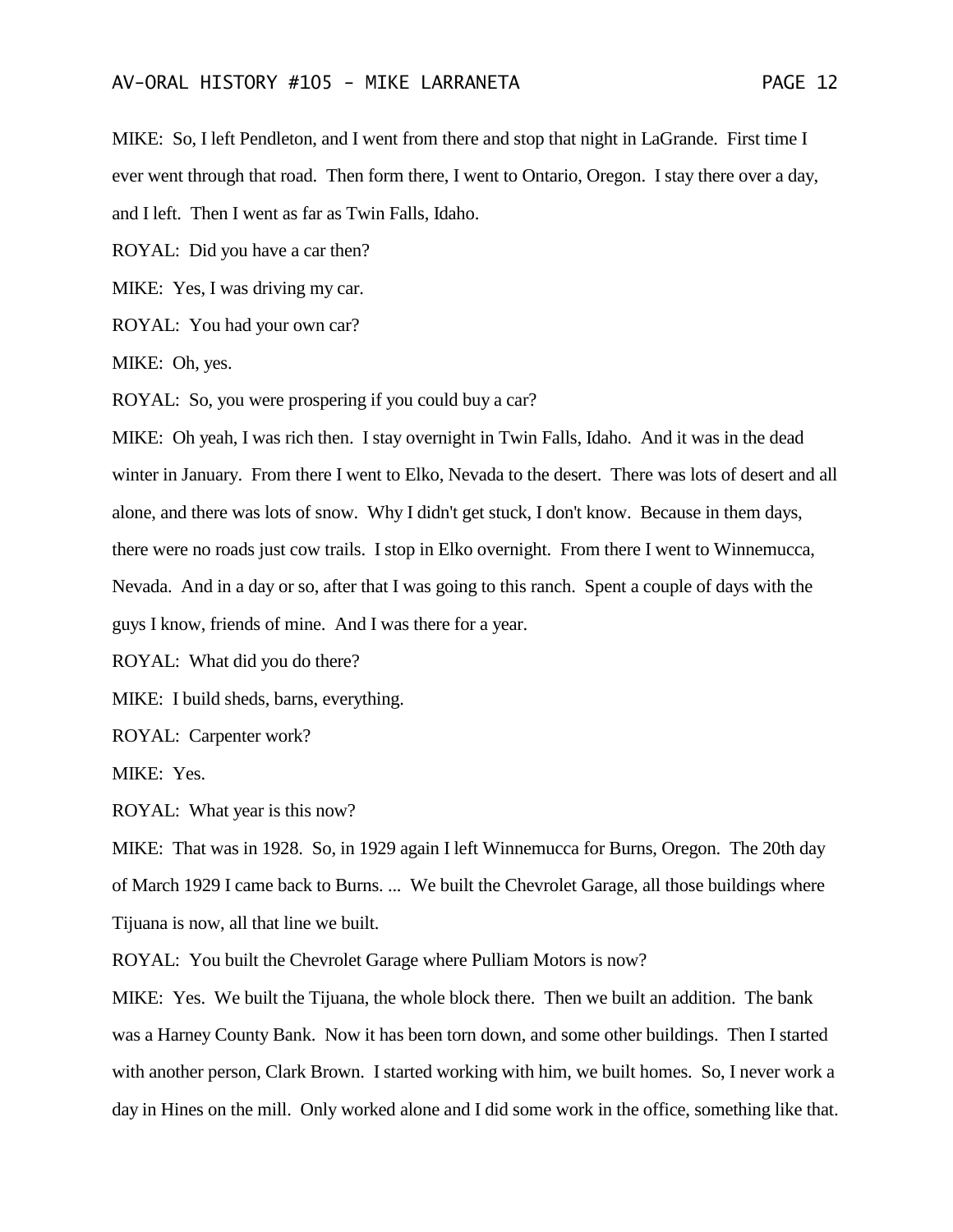ROYAL: Were a lot of people coming into Burns now, about 1929 to work on the mill? Big need for housing?

MIKE: Oh yes. I bet it was about over 1,000 men working on the mill and all around it.

ROYAL: So, this was kind of a boomtown then?

MIKE: Oh yeah, it really was.

ROYAL: Pouring in, a lot of work?

MIKE: Yes. It was a lot of work, and there was more work than there was men to work.

ROYAL: Were there many Basques here then in 1929?

MIKE: No, the only Basques that were here then were herding sheep out in the Steens Mountain.

ROYAL: They were all working on the mountain?

MIKE: Yes. I was the only one working in town.

ROYAL: So, you didn't have anybody to associate with that was a Basco?

MIKE: No.

ROYAL: Was there any Basco Hotel then?

MIKE: Well yes, there was one, the Star Hotel. Urizar's had that. And then we built the hotel, the

Plaza Hotel. We built that then for Blackey, or Mr. Marcelino Osa, but they called him Blackey.

ROYAL: You and Claude Brown, the contractor, built the Plaza Hotel?

MIKE: Yes. That was in 1929. Then we built several homes, different places. Then here comes

1930. That's when the depression started hitting. And we built homes. This building here across,

you can see the building across. See there a part of the building there? We built that, in 1930,

Claude Brown and I. I didn't collect the money that I worked for there yet.

ROYAL: You still haven't been paid?

MIKE: Something happened then between the Jews that was really building.

ROYAL: The Jews built that apartment house?

MIKE: They were Jews, yeah. They come from the mountains. They got into trouble in the mountains. Neither I nor the others never collect the labor money. They furnish all the materials. But I don't mind. Then across the railroad tracks going to the fairgrounds, we built two or three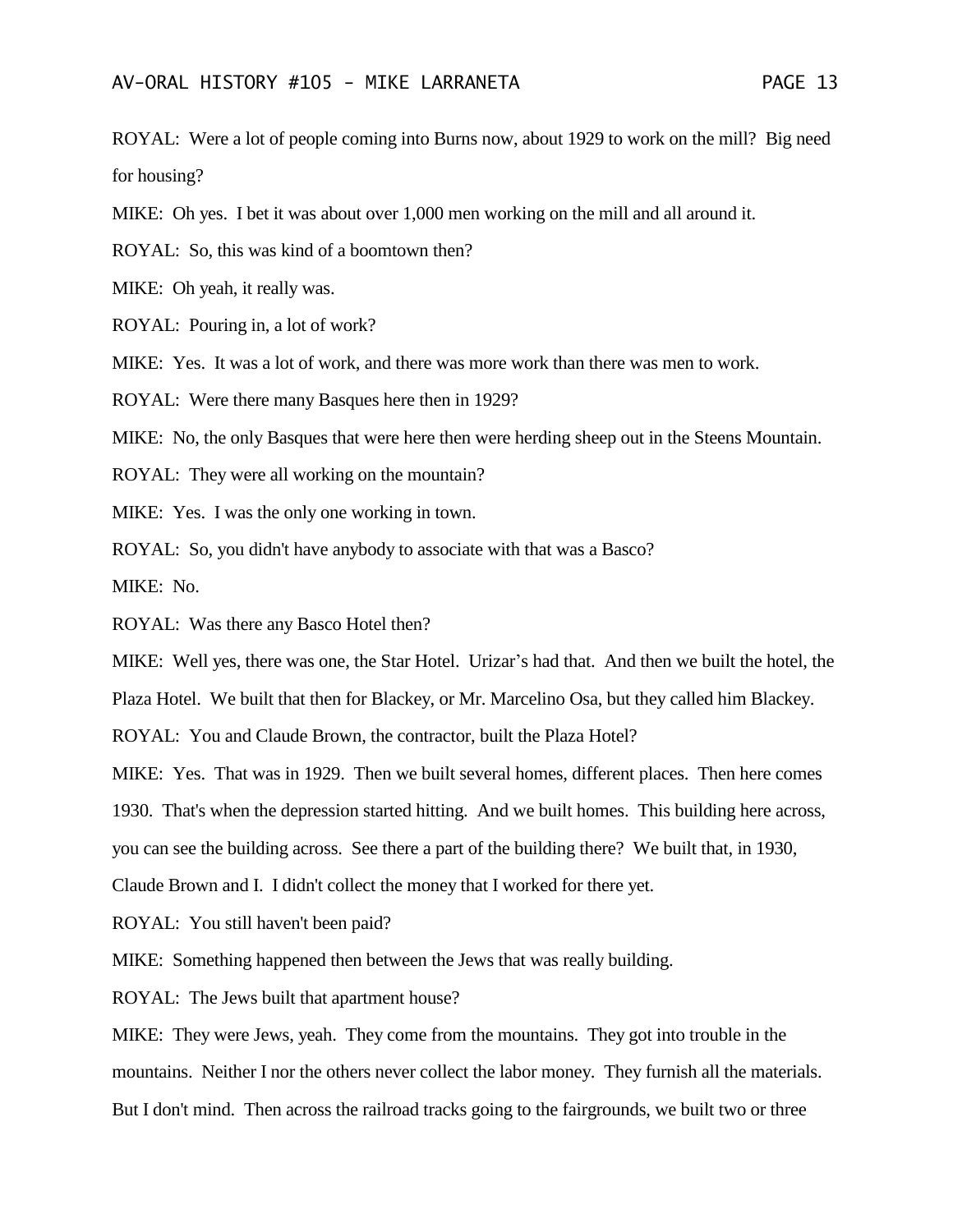places there for this same people. In them days it was a Speakeasy home.

ROYAL: You built Speakeasy?

MIKE: We built for the Speakeasy's, that was the name. Because there was prohibition. They have high-class dances. They paid for the work we did there, but then gradually, comes less work. The depression, I believe during the depression we built two homes, one for, the name was Giddison, he used to be a sheep man. He was a retired, wealthy man. We did a swell home for him. That was in 1934. Then it got worse. Nobody had any money. There was a lot of work to do but no money.

And that winter in 1934, I work in the forest. We built a camp. That was for the government. That was the winter, which was good. Then after that, it was no work left. Then 1935, we started three CCC camps at Sod House. The first day of April we started working there. And I was a rich man. I only had 10 cents left in my pocket. And all the others were in debt. I was the only wealthy guy in the group that had 10 cents.

ROYAL: That's all you had left?

MIKE: That's all I had left.

ROYAL: And you still weren't married by now?

MIKE: No.

ROYAL: How old were you then in 1935?

MIKE: I'll tell you how old I am now. I am pretty near 80 now. You don't think so. Well, next birthday I will be 79, so you are not very far off.

ROYAL: So, you were about 37?

MIKE: Just about.

ROYAL: In your 30's?

MIKE: Oh yes.

ROYAL: You never thought about getting married now?

MIKE: No, I didn't have time to get married. I wanted to go places.

ROYAL: Okay. Did you have girlfriends?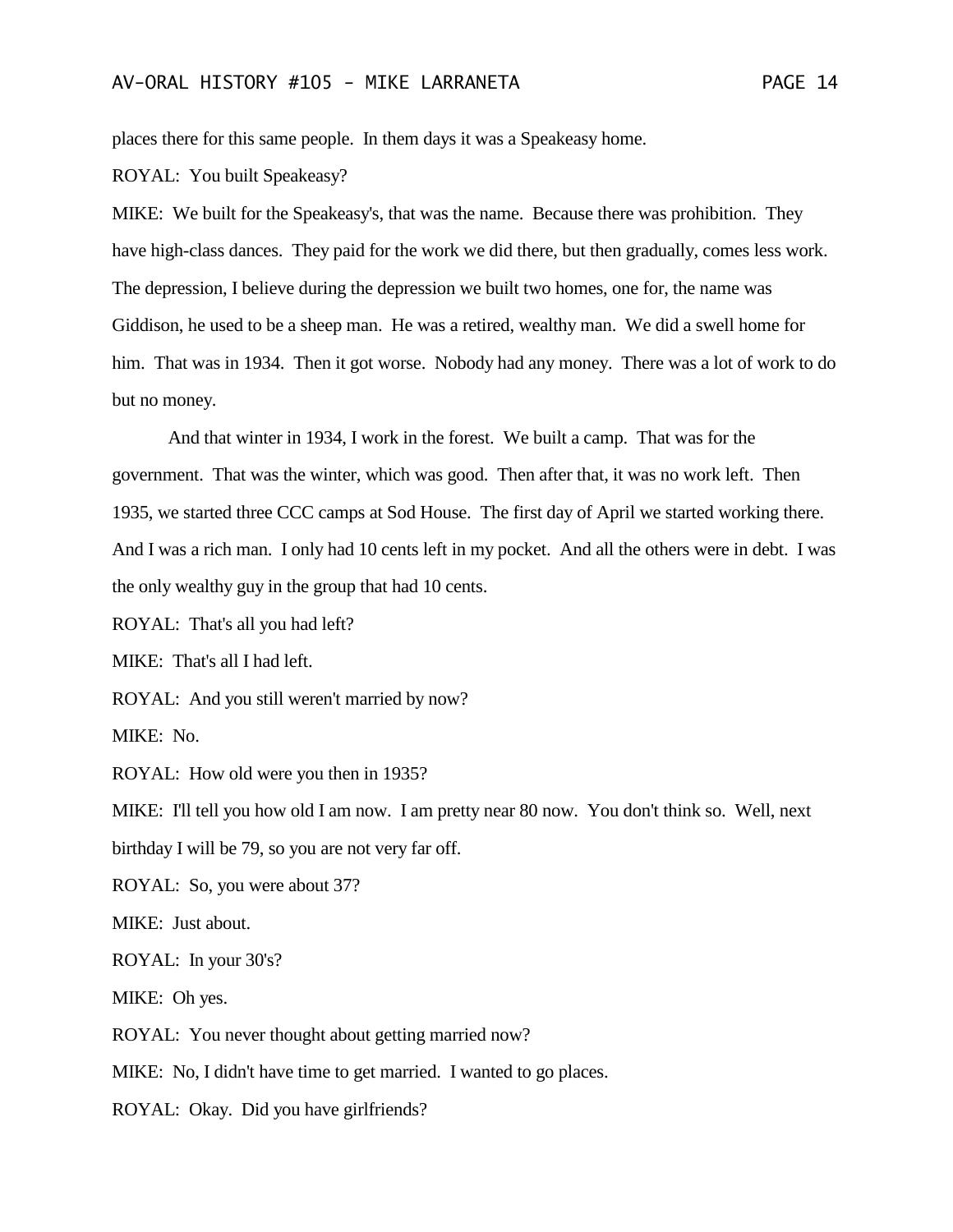MIKE: Well, yes to go to dances and shows, yes.

ROYAL: Were these Basque girls?

MIKE: No, no, they wouldn't associate with me. There wasn't any anyway.

ROYAL: There weren't any here then?

MIKE: Well, maybe was only kids, but that's all.

ROYAL: How about the Plaza Hotel. Was that kind of a center of Basques in Burns then, that you built for Osa?

MIKE: They didn't have any girls, no.

ROYAL: But there were a few Basques that lived there?

MIKE: I stay with them for 14 months in that hotel there. I don't know how long I stay with the

Urizars. Anyways, I got through with building the CCC camps. We built several of them. One at

the Sod House, one up the Five Miles which is about 5 miles from Frenchglen. Another one is

Buena Vista, another one near Beulah Dam.

JENNIFER: What about Gap Ranch, was there a CCC camp there?

MIKE: Somebody else built the Gap Ranch. Oh, then we built the Sod House.

ROYAL: The Sod House Camp?

MIKE: Yes. You ever been to the Sod House lately?

ROYAL: Yeah.

MIKE: Well, we built all those buildings. The stone buildings there.

ROYAL: Oh, that's the Refuge now?

MIKE: Well yes, we always called it the Sod House always. The Refuge, that's right. Then we got through with that, we built some buildings here in town. There was the Arrowhead Hotel. We put a second story on that.

ROYAL: You worked on the Arrowhead?

MIKE: Yes.

ROYAL: It burned down now, right?

MIKE: Yes. It was a lot of work. We worked on that building over and over again. We built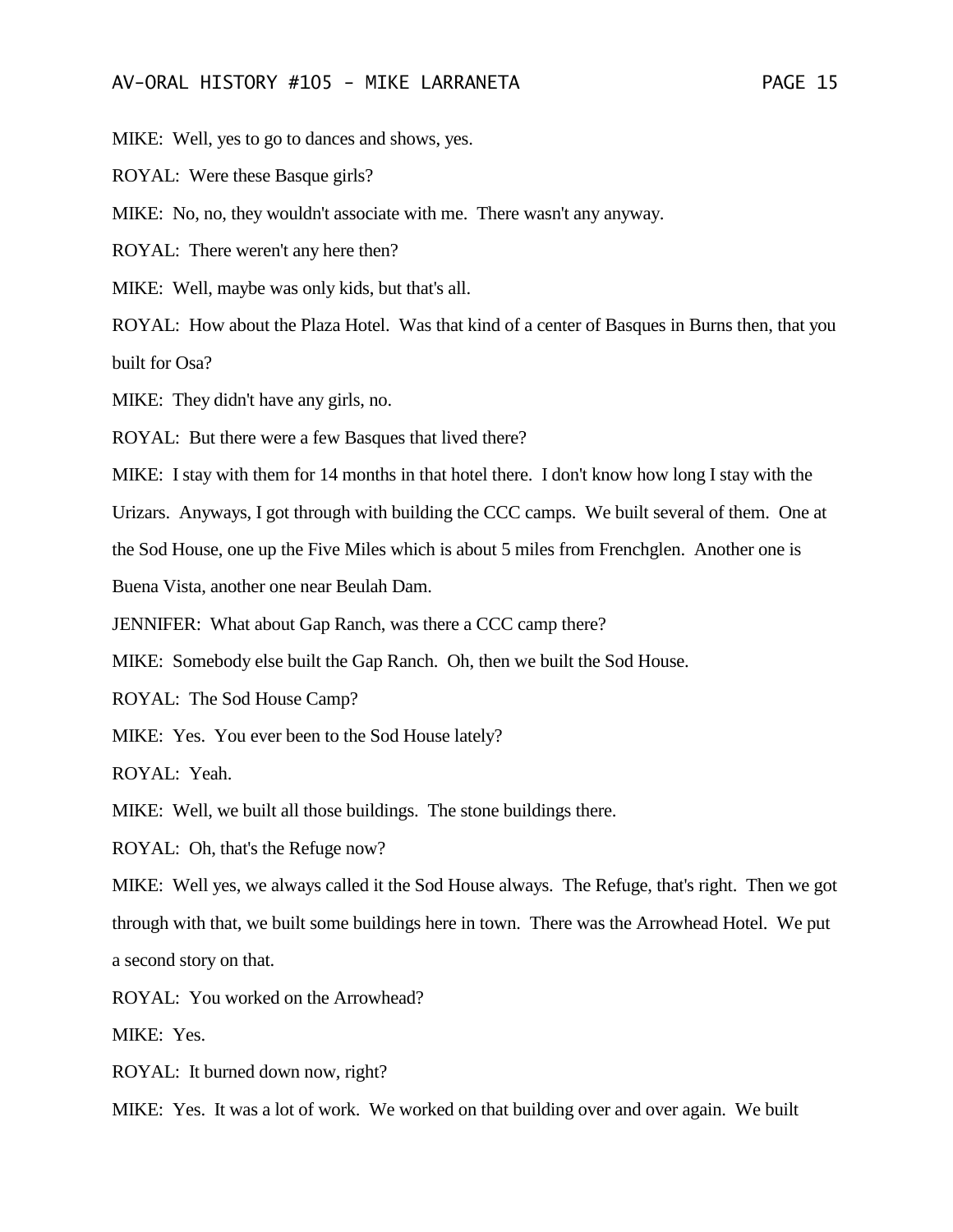apartments in the back. They all burned down. It was a whole block. Then we built several buildings. Built the Smyth's Apartments. Built both apartments left and right. After we built the apartments here comes the war.

ROYAL: 1941?

MIKE: Uncle Sam got me. I was 44 years old. I was the last one on the list, but he didn't care.

"You go!" So here I go.

ROYAL: You were a naturalized citizen by then?

MIKE: Oh yes.

ROYAL: What year did you get naturalized?

MIKE: 1934. It was the 25th or 26th day of this month. Not sure.

ROYAL: So, you got drafted into the army?

MIKE: Oh yes. Well before that I help build Camp White. We were 8,000 men working on Camp White.

ROYAL: Where is Camp White?

MIKE: Between Medford and Grants Pass, that direction. Now they call it White City. That's where Camp White was, we built it. Then I was there working when the Army called me to come. That is, the draft board. So, I come to Burns, that was the 6th day of August in 1942. And the draft board asked me this, "Will you go to Hawaii? If you don't you are going to the Army. Which one will you take?" I says, "Well maybe they will take me anyway." I go to Hawaii because the government was asking for volunteers to go to Pearl Harbor. So here I go. The draft board told me they will take me off that list and send me to Hawaii.

ROYAL: You mean as a civilian?

MIKE: Yes.

ROYAL: As a what?

MIKE: Same as a soldier because we were on the same spot.

ROYAL: They didn't put you in uniform then?

MIKE: No. But we was the same.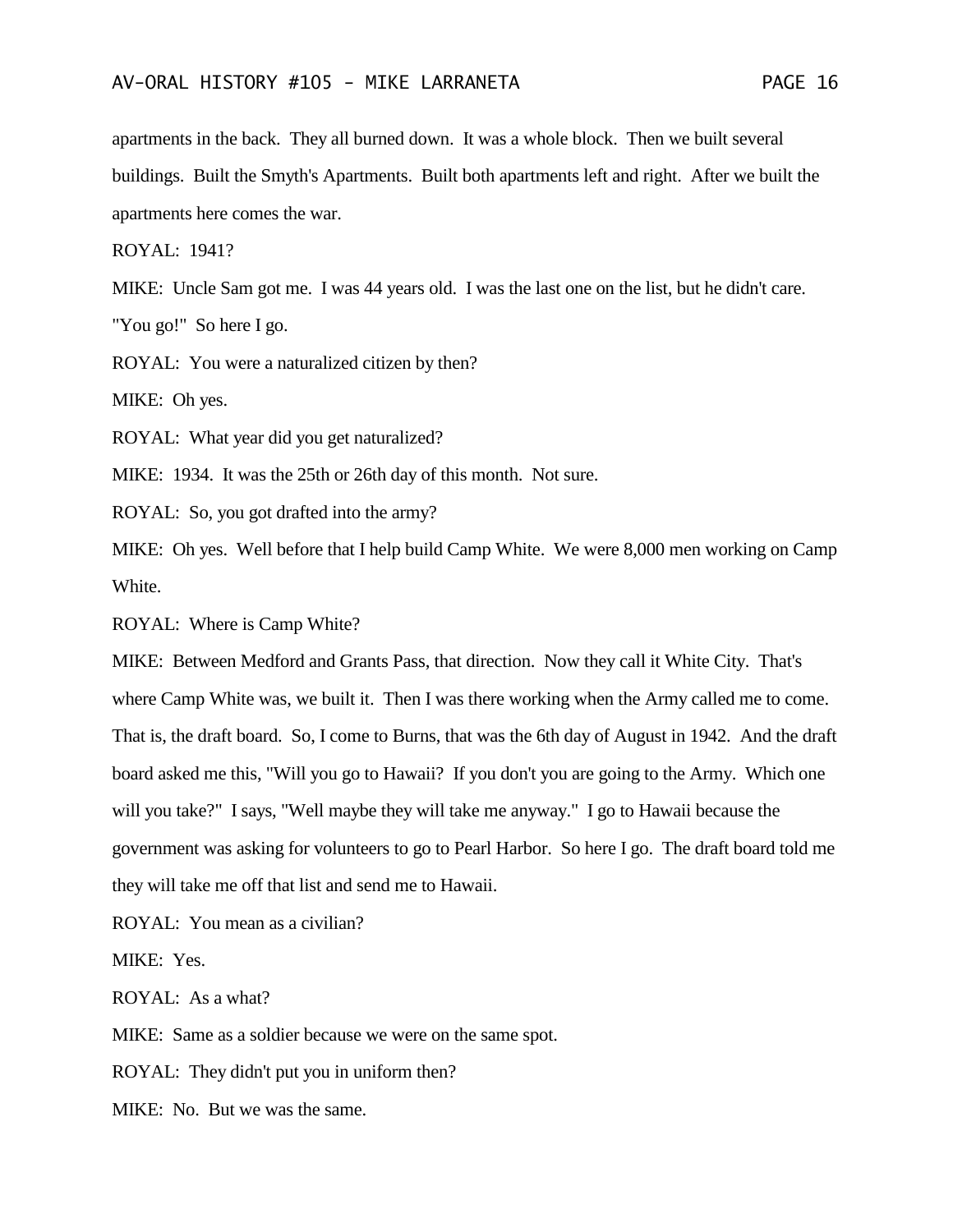ROYAL: They needed carpenters and construction workers?

MIKE: Oh, yes, we built the biggest airport in the South Pacific at that time. Right at Barber's Point Oahu Island. I was there 10 months. Here comes the Seabees and they took it over. So, then they say, "You go home." I say if I go home, I not coming back here. I didn't like the climate. Everything else was fine. The climate to me, I don't know, too hot. It wasn't too hot but to me it was. Didn't agree with me. So, I come home and then they didn't want any more old 44's in the army, so I started working here.

ROYAL: You started building houses again?

MIKE: Yes. I did built two houses during the war. I had to get a priority to do it for the ranchers only, nobody else. So, they had the first priority. I build homes.

So since then, it's what I have been doing till almost 1952. When I got back it was 1943. I spent a whole year; I left here the 17th of August to go to Hawaii. I got back the following year the 17th day of July, 11 months. From there on I work here building homes for the ranchers. Till about 1952, I was building homes, everywhere.

Then I have two brothers and a sister in Argentina. So, I never see them since I left, so here I go. So, I went to Argentina.

JENNIFER: How did they get to Argentina? Why did they go to Argentina?

MIKE: I don't know.

ROYAL: They left home about when you did?

MIKE: No, after. My oldest brother left before me. The other younger one then he left probably 10 years after I come here. He got married; he and his wife went to Argentina. I didn't want to go to Argentina in the first place then. But I wanted to go see my brother and my younger sister. She was over there. They came to meet me at the airport. So, they meet me there. And they live in Mar de Plata. You hear about that city that is famous for the casinos, the biggest in the world? They're there. The summer resort is for all the wealthy people from other places go over there, which in January is summer over there. I spent there two and a half months. From there, I went to Spain, and I spent 5 months in Spain.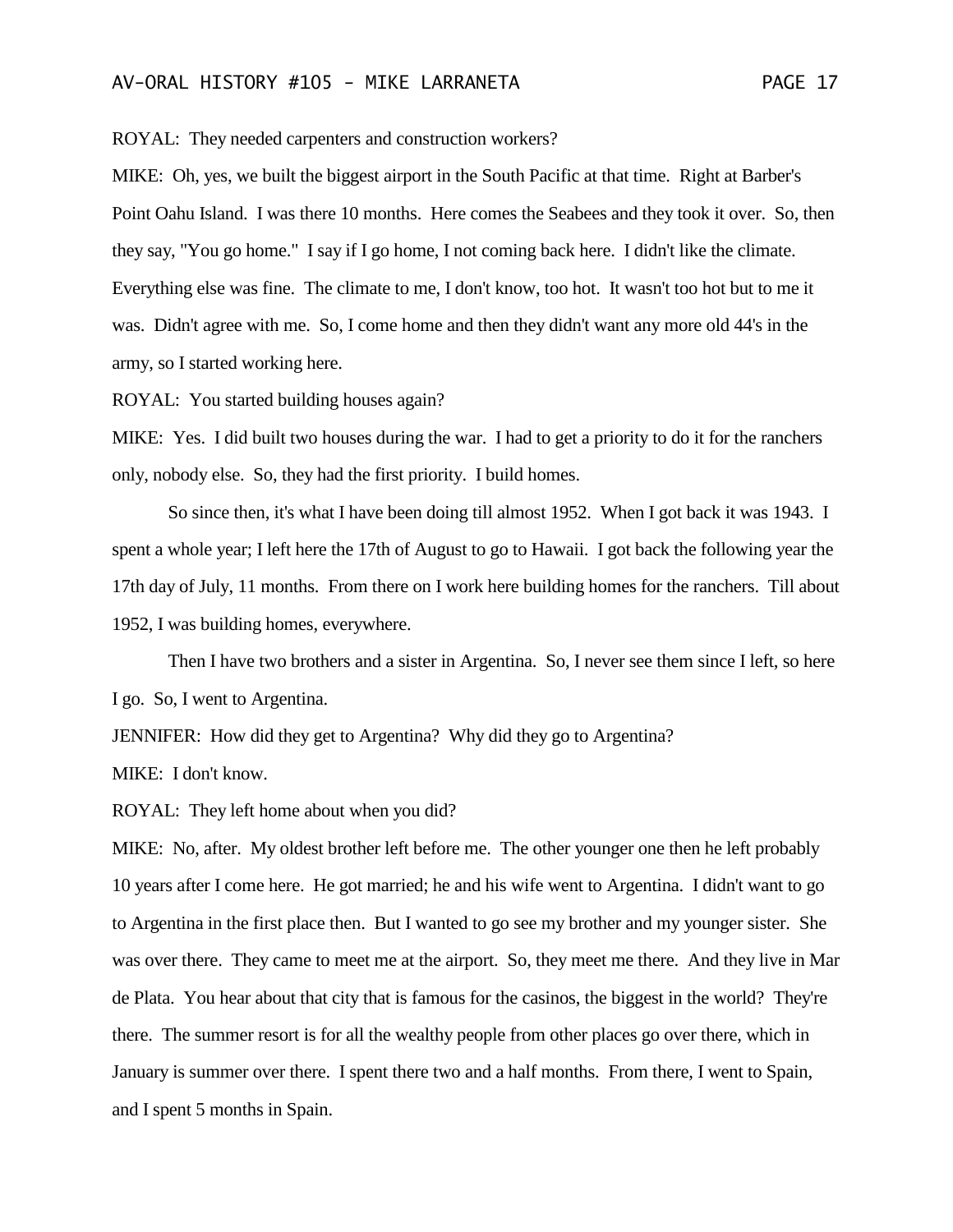ROYAL: Is this now in 1952?

MIKE: 1952.

ROYAL: Did you go back to see your family?

MIKE: Yes. Martina and her youngest girl went to Spain, and I meet them in Barcelona.

JENNIFER: You were going back to visit too? (Addressed to Mrs. Larraneta.)

MIKE: Yes.

ROYAL: Your wife had been where?

MIKE: She had been here for how long, I don't know.

ROYAL: She had been in Burns?

MIKE: Yeah.

ROYAL: But she went back to visit in Spain, and she happened to be there when you were there? MIKE: I went to Argentina, to Spain, to Pamplona. That was my first. Then there was a Eucharistic Congress in Barcelona, in last of May. So, I went to see that. Her and her daughter went from Burns to Barcelona to see the Eucharistic Congress, so I meet them in Barcelona. We went on an Italian ship. I went to the depot when they got in and meet them there. So, we see the Eucharistic Congress, and then we go back to Pamplona to see the famous festival. So, we got there in, I believe 25th of June. Of course, from Barcelona we went to Mallorca. We spent a week there. That is the most beautiful spot.

ROYAL: You were vacationing?

MIKE: Yes. I went to Pamplona and saw the famous festival of San Fermin. You read about it? You hear about the bulls run on the street and go crazy? That's our hometown. I done that myself. Not that time, but before I come to America. Here was the celebration.

ROYAL: You weren't married at this time, but just getting to know each other?

MIKE: That's it. We know each other here before. When we came back, we got married.

ROYAL: You had met each other here in Burns.

MIKE: Yeah. When we came back from Spain, we got married. We went to Nevada and got married, 11th day of August 1952. So, it was time to settle down I thought. I can't go places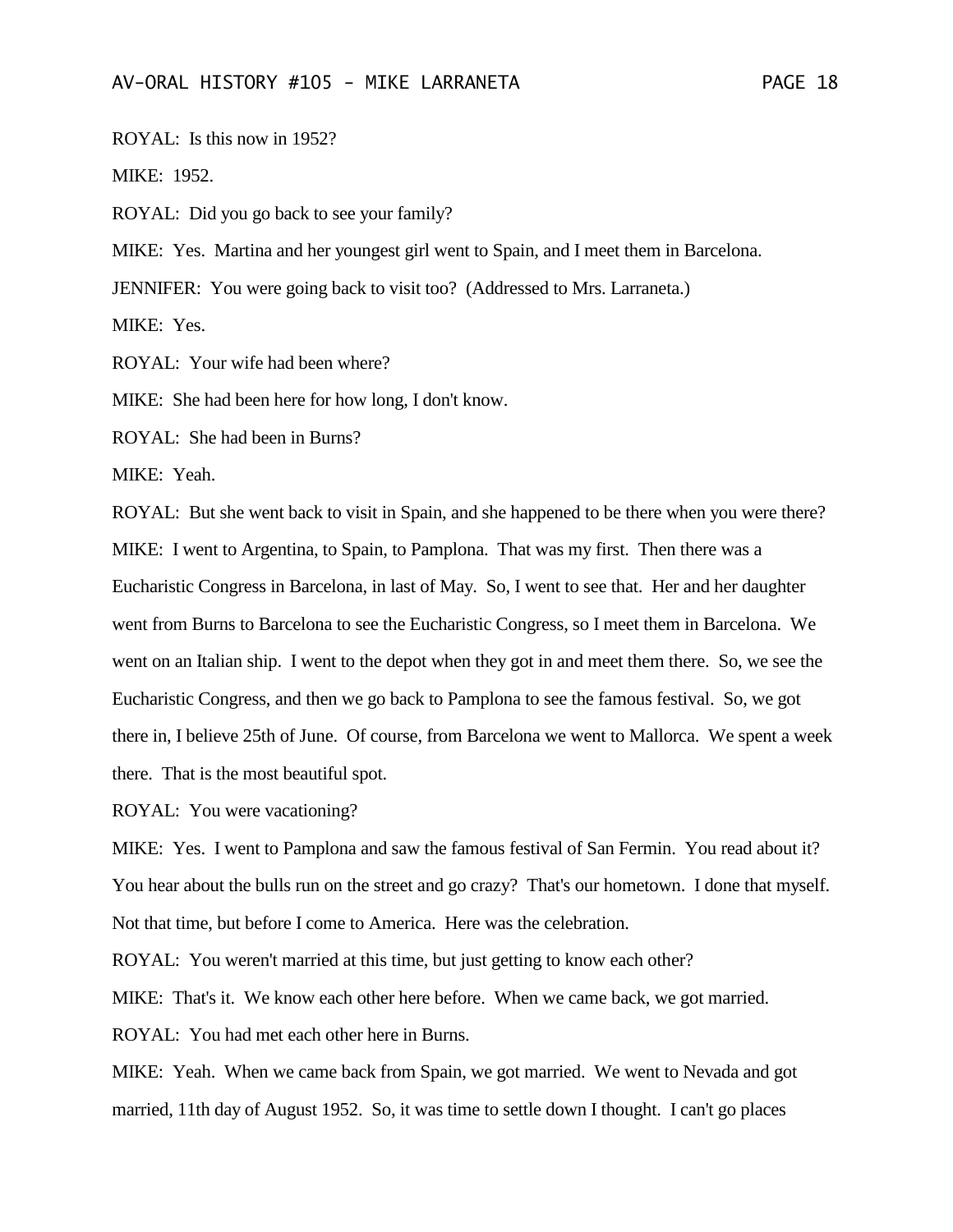anymore, so I better stop. Why did I stop in Burns? I was a lot of places. I seen a lot of things, and been a lot of places, and seen all the sights, I seen lots of things, Idaho, Wyoming, Colorado,

Nevada, California. You know why I am in Burns?

ROYAL: No, why?

MIKE: You don't have the least idea? I like to hunt. And this was the hunter's paradise. So, this is the place to be.

ROYAL: So, you got married in 1952?

MIKE: Yes.

ROYAL: Came back to Burns and you have been here ever since?

MIKE: Yes.

ROYAL: And you built houses and been in construction?

MIKE: Yes, I built a few after that. I've been under doctor's care for 18 years now. I am still under doctor's care.

ROYAL: And you haven't worked in a long time?

MIKE: No, not much. Just walk for exercise, that's all.

ROYAL: Do the two of you have children?

MRS. LARRANETA: Yeah, I had 5 children before I married him. I had 4 daughters and 1 son.

... (Side conversation.)

ROYAL: Did you meet your wife at the hotel? Where did you meet her?

MIKE: The Commercial Hotel, they called it then. She was with the family there. I meet her then the first time I come to Burns.

... (Side conversation about Mr. Larraneta's heart pacer.)

ROYAL: You speak Spanish of course, as your first language; you probably have not spoken too much since you came to the United States?

MIKE: No, I didn't.

ROYAL: Do your stepchildren speak Spanish?

MIKE: I got our kids, my grandchildren, and they understand Spanish, but they don't talk much.